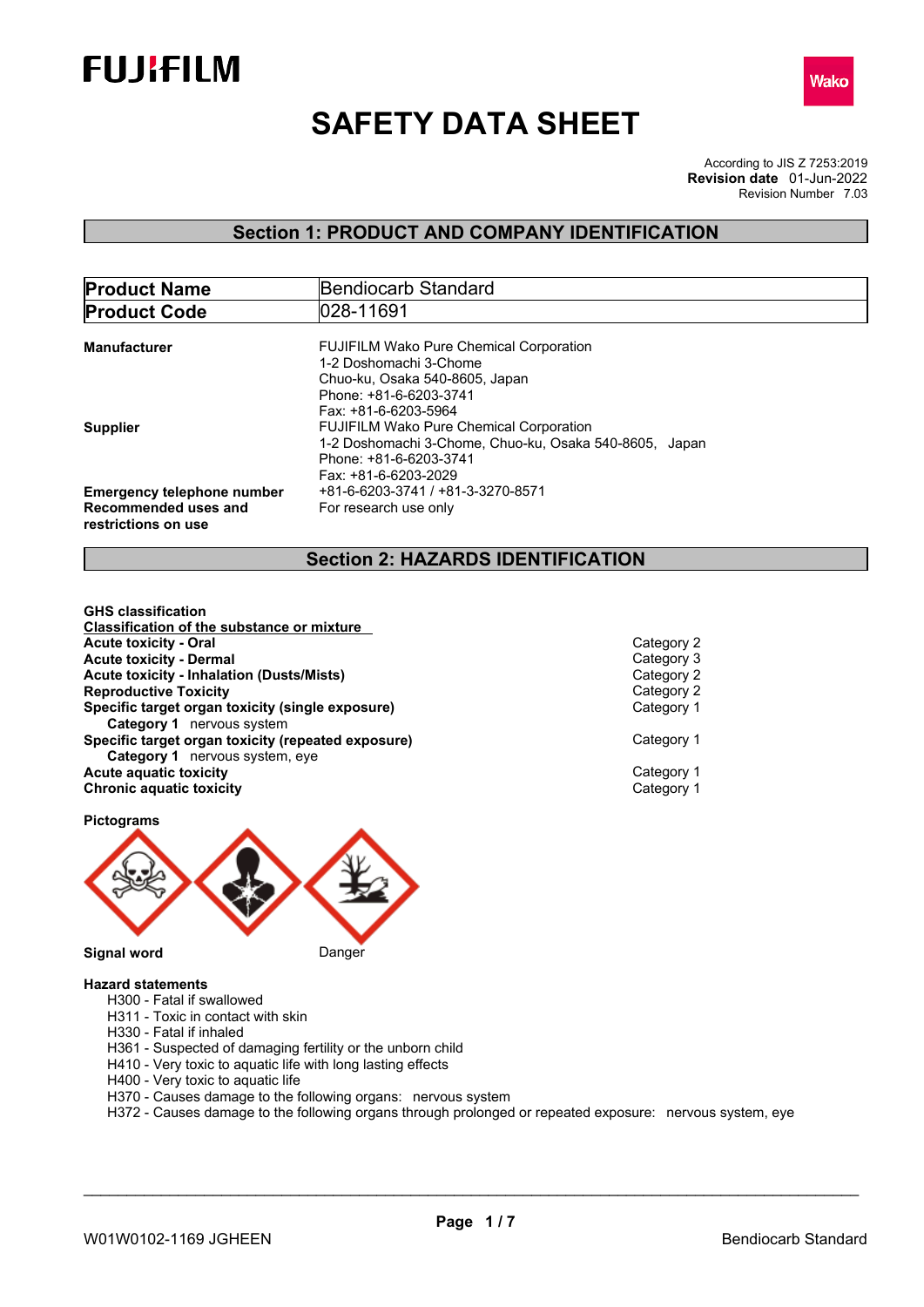#### **Precautionary statements-(Prevention)**

• Obtain special instructions before use

- Do not handle until all safety precautions have been read and understood
- Use personal protective equipment as required
- Do not breathe dust/fume/gas/mist/vapors/spray
- Wash face, hands and any exposed skin thoroughly after handling
- Do not eat, drink or smoke when using this product

#### • Avoid release to the environment **Precautionary statements-(Response)**

## • IF exposed: Call a POISON CENTER or doctor/physician

- IF ON SKIN: Wash with plenty of soap and water
- Call a POISON CENTER or doctor/physician if you feel unwell
- Remove/Take off immediately all contaminated clothing
- Wash contaminated clothing before reuse
- IF SWALLOWED: Immediately call a POISON CENTER or doctor/physician
- Rinse mouth
- Collect spillage

#### **Precautionary statements-(Storage)**

• Store locked up

#### **Precautionary statements-(Disposal)**

• Dispose of contents/container to an approved waste disposal plant

#### **Others**

**Other hazards** Not available

## **Section 3: COMPOSITION/INFORMATION ON INGREDIENTS**

**Single Substance or Mixture** Substance

#### **Formula** C11H13NO4

| <b>Chemical Name</b>           | Weight-%                                                     | <b>Molecular weight</b> | <b>ENCS</b> | <b>ISHL No.</b> | <b>CAS RN</b>                        |
|--------------------------------|--------------------------------------------------------------|-------------------------|-------------|-----------------|--------------------------------------|
| Bendiocarb                     | 99.0                                                         | 223.23                  | N/A         | N/A             | $\sim$ $\sim$<br>22701<br>22101-23-3 |
| Note on<br><b>ISHL</b><br>` No | l chemical substances.<br>means announced<br>in the<br>table |                         |             |                 |                                      |

**Impurities and/or Additives:** Not applicable

## **Section 4: FIRST AID MEASURES**

#### **Inhalation**

Remove to fresh air. If symptoms persist, call a physician.

#### **Skin contact**

Wash off immediately with soap and plenty of water. If symptoms persist, call a physician.

## **Eye contact**

IF IN EYES: Rinse cautiously with water for several minutes. Remove contact lenses, if present and easy to do. Continue rinsing. Immediate medical attention is required.

#### **Ingestion**

Rinse mouth. Never give anything by mouth to an unconscious person. Call a physician or poison control center immediately. Do not induce vomiting without medical advice.

#### **Protection of first-aiders**

Use personal protective equipment as required.

## **Section 5: FIRE FIGHTING MEASURES**

#### **Suitable extinguishing media**

Water spray (fog), Carbon dioxide (CO2), Foam, Extinguishing powder, Sand **Unsuitable extinguishing media**

## No information available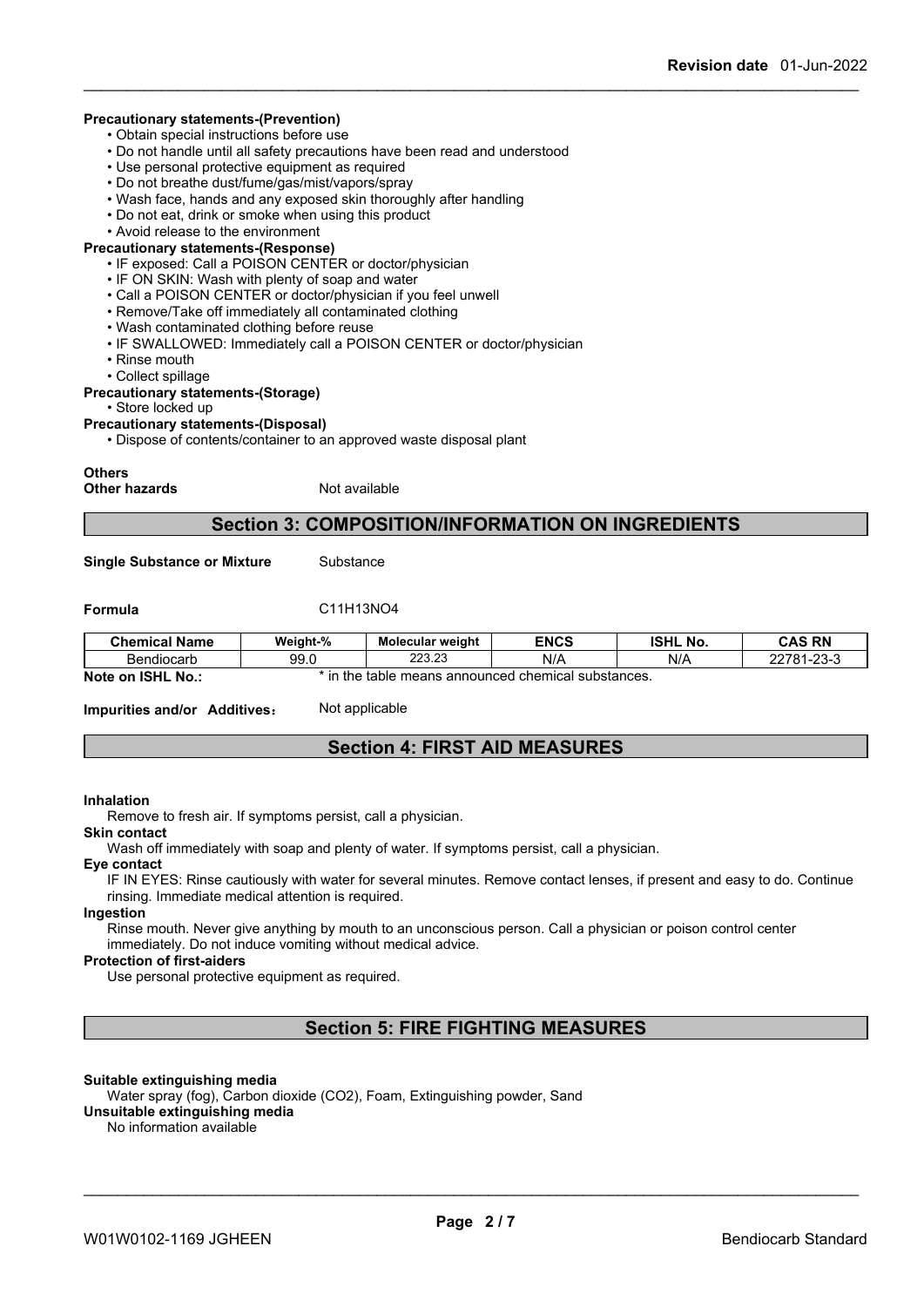#### **Specific hazards arising from the chemical product**

Thermal decomposition can lead to release of irritating and toxic gases and vapors.

#### **Special extinguishing method**

## No information available

## **Special protective actions for**

#### **fire-fighters**

Use personal protective equipment as required.Firefighters should wear self-contained breathing apparatus and full firefighting turnout gear.

## **Section 6: ACCIDENTAL RELEASE MEASURES**

#### **Personal precautions, protective equipment and emergency procedures**

For indoor, provide adequate ventilation process until the end of working. Deny unnecessary entry other than the people involved by, for example, using a rope. While working, wear appropriate protective equipments to avoid adhering it on skin, or inhaling the gas. Work from windward, and retract the people downwind.

#### **Environmental precautions**

To be careful not discharged to the environment without being properly handled waste water contaminated.

### **Methods and materials for contaminent and methods and materials for cleaning up**

Sweep up and gather scattered particles, and collect it in an empty airtight container.

**Recoverly, neutralization**

No information available

#### **Secondary disaster prevention measures**

Clean contaminated objects and areas thoroughly observing environmental regulations.

## **Section 7: HANDLING AND STORAGE**

#### **Handling**

#### **Technical measures**

Avoid contact with strong oxidizing agents. Use with local exhaust ventilation.

**Precautions**

Do not rough handling containers, such as upsetting, falling, giving a shock, and dragging Prevent leakage, overflow, and scattering. Not to generate steam and dust in vain. Seal the container after use. After handling, wash hands and face, and then gargle In places other than those specified, should not be smoking or eating and drinking Should not be brought contaminated protective equipment and gloves to rest stops Deny unnecessary entry of non-emergency personnel to the handling area

#### **Safety handling precautions**

Avoid contact with skin, eyes or clothing. Use personal protective equipment as required.

#### **Storage**

**Safe storage conditions**

**Storage conditions** Keep container protect from light tightly closed. Store in a cool (2-10 °C) place. Packed with an inert gas. Store locked up. **Safe packaging material** Glass **Incompatible substances** Strong oxidizing agents

## **Section 8: EXPOSURE CONTROLS/PERSONAL PROTECTION**

#### **Engineering controls**

In case of indoor workplace, seal the source or use a local exhaust system. Provide the safety shower facility, and handand eye-wash facility. And display their position clearly.

#### **Exposure limits**

| <b>Chemical Name</b>     | <b>JSOH (Japan)</b> | <b>ISHL (Japan)</b> | <b>ACGIH</b>                                                 |
|--------------------------|---------------------|---------------------|--------------------------------------------------------------|
| Bendiocarb<br>22781-23-3 | N/A                 | N/A                 | TWA: $0.1 \text{ mg/m}^3$<br>inhalable<br>fraction and vapor |
|                          |                     |                     | Skin                                                         |

#### **Personal protective equipment Respiratory protection** Dust mask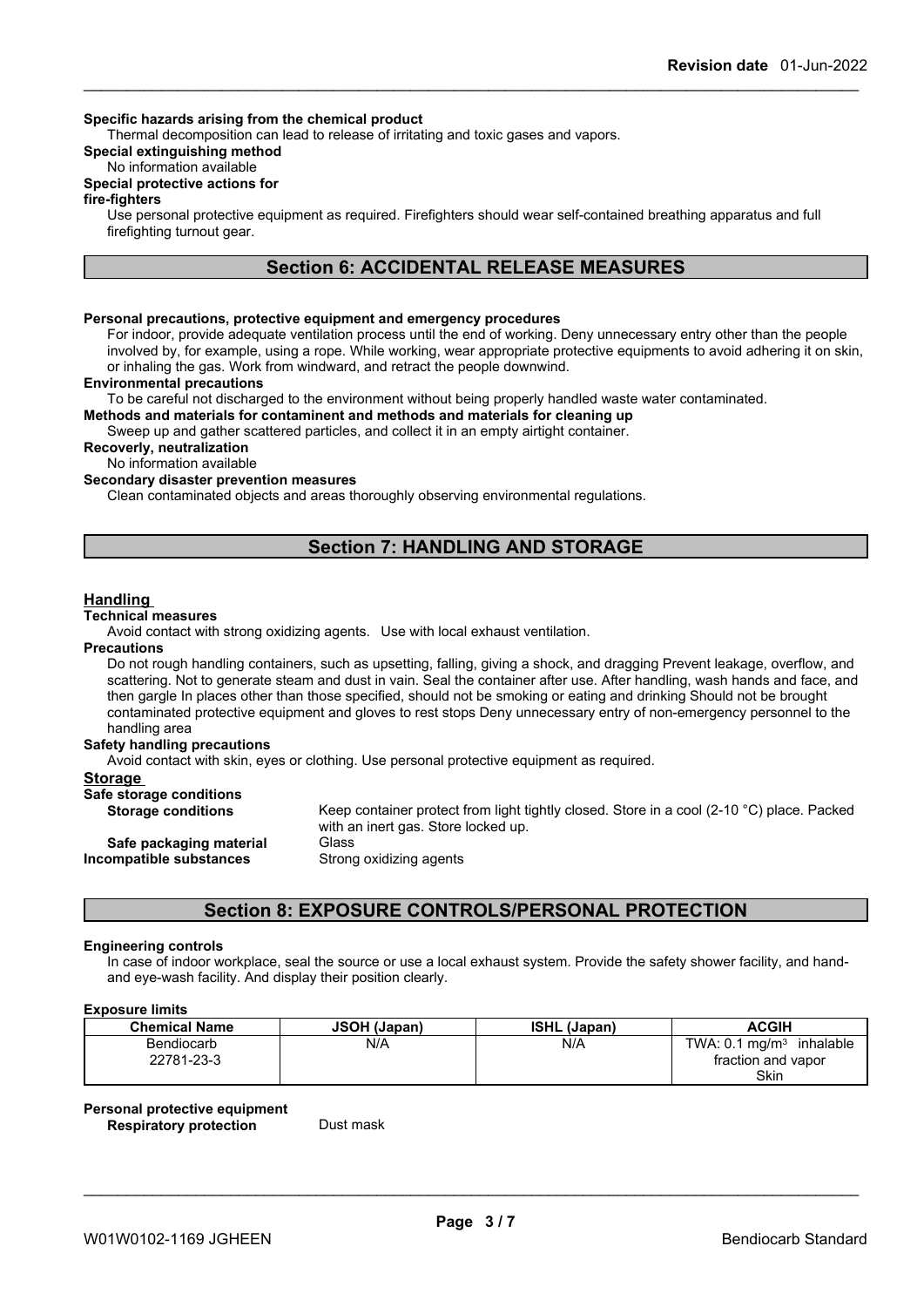# **Hand protection**<br> **Eye protection**<br> **Eye protection**<br> **Eye protection**<br> **Eye protective eyeglasses or chemi Skin** and body protection

protective eyeglasses or chemical safety goggles<br>Long-sleeved work clothes

**General hygiene considerations**

Handle in accordance with good industrial hygiene and safety practice.

## **Section 9: PHYSICAL AND CHEMICAL PROPERTIES**

| <b>Form</b>                                            |                                                         |
|--------------------------------------------------------|---------------------------------------------------------|
| Color                                                  | White - nearly white                                    |
| Appearance                                             | crystals - powder                                       |
| Odor                                                   | no data available                                       |
| Melting point/freezing point                           | 127-131 $^{\circ}$ C                                    |
| Boiling point, initial boiling point and boiling range | no data available                                       |
| <b>Flammability</b>                                    | no data available                                       |
| <b>Evaporation rate:</b>                               | no data available                                       |
| Flammability (solid, gas):                             | no data available                                       |
| Upper/lower flammability or                            |                                                         |
| explosive limits                                       |                                                         |
| Upper:                                                 | no data available                                       |
| Lower:                                                 | no data available                                       |
| <b>Flash point</b>                                     | 100 °C                                                  |
| Auto-ignition temperature:                             | no data available                                       |
| Decomposition temperature:                             | no data available                                       |
| рH                                                     | no data available                                       |
| Viscosity (coefficient of viscosity)                   | no data available                                       |
| <b>Dynamic viscosity</b>                               | no data available                                       |
| <b>Solubilities</b>                                    | acetone: freely soluble . water: very slightly soluble. |
| n-Octanol/water partition coefficient: (log Pow)       | no data available                                       |
| Vapour pressure                                        | no data available                                       |
| <b>Specific Gravity / Relative density</b>             | no data available                                       |
| <b>Vapour density</b>                                  | no data available                                       |
| <b>Particle characteristics</b>                        | no data available                                       |

# **Section 10: STABILITY AND REACTIVITY**

#### **Stability**

| <b>Reactivity</b>                           | no data available                                                  |
|---------------------------------------------|--------------------------------------------------------------------|
| <b>Chemical stability</b>                   | Instable in alkali. May be altered by light.                       |
| <b>Hazardous reactions</b>                  |                                                                    |
| None under normal processing                |                                                                    |
| <b>Conditions to avoid</b>                  |                                                                    |
| Extremes of temperature and direct sunlight |                                                                    |
| Incompatible materials                      |                                                                    |
| Strong oxidizing agents                     |                                                                    |
| <b>Hazardous decomposition products</b>     |                                                                    |
|                                             | Carbon monooxide (CO), Carbon dioxide (CO2), Nitrogen oxides (NOx) |

# **Section 11: TOXICOLOGICAL INFORMATION**

### **Acute toxicity**

| .                    |                       |                  |                                  |
|----------------------|-----------------------|------------------|----------------------------------|
| <b>Chemical Name</b> | <b>.D50</b><br>)ral   | LD50<br>Dermal   | <b>LC50</b><br><b>Inhalation</b> |
| Bendiocarb           | Rat<br>. ma/ko<br>34. | Rat<br>566 ma/ka | N/P                              |
|                      |                       |                  |                                  |

| <b>Chemical Name</b> | Acute toxicity -oral-source<br>information | Acute toxicity -dermal- source   Acute toxicity -inhalation gas-<br>information | source information       |
|----------------------|--------------------------------------------|---------------------------------------------------------------------------------|--------------------------|
| Bendiocarb           | Based on the NITE GHS                      | Based on the NITE GHS                                                           | Based on the NITE GHS    |
|                      | Iclassification results.                   | Iclassification results.                                                        | Iclassification results. |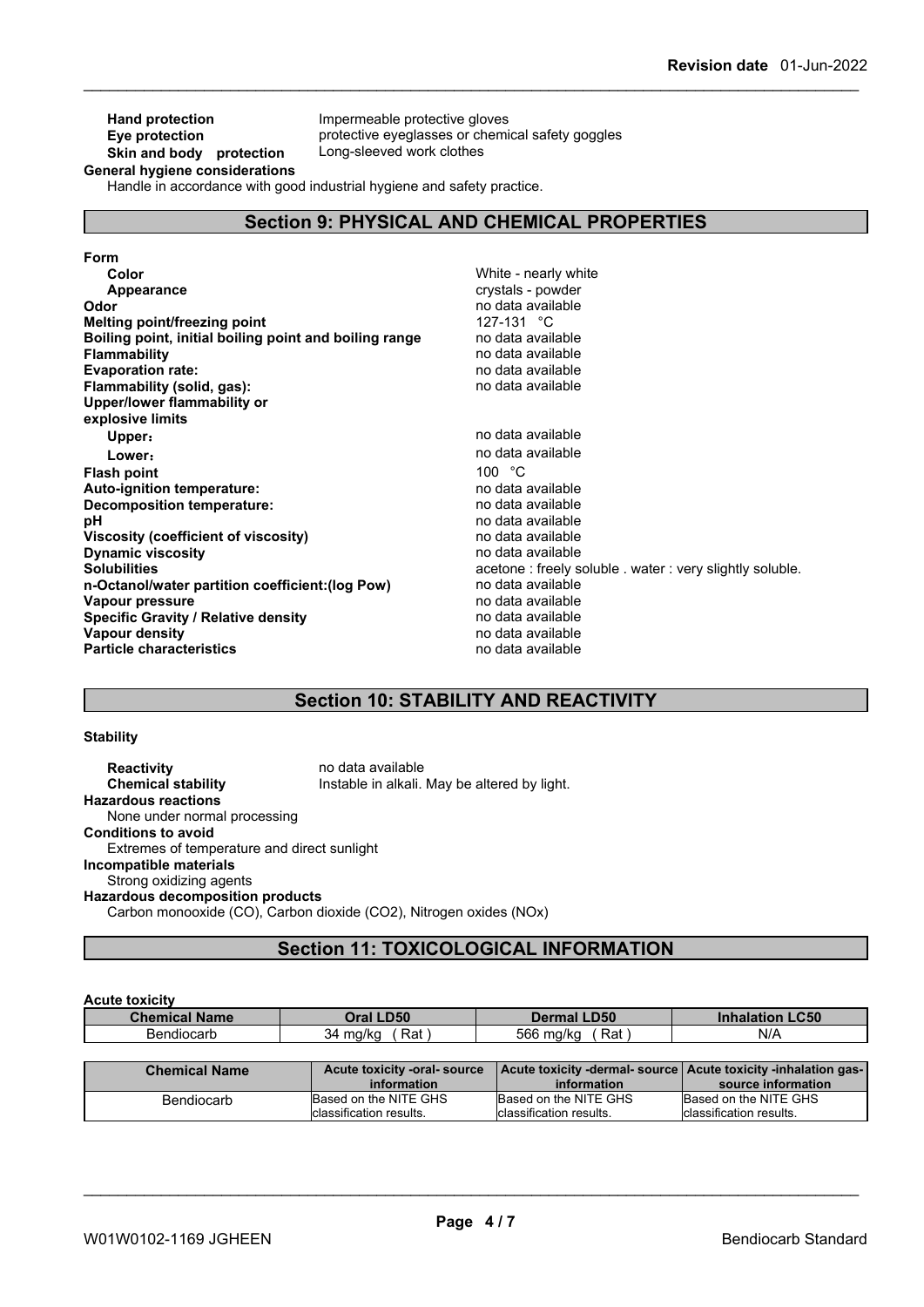| <b>Chemical Name</b> | <b>Acute toxicity -inhalation</b> | Acute toxicity -inhalation dust-  Acute toxicity -inhalation mist- |                          |
|----------------------|-----------------------------------|--------------------------------------------------------------------|--------------------------|
|                      | vapor-source information          | source information                                                 | source information       |
| Bendiocarb           | Based on the NITE GHS             | Based on the NITE GHS                                              | Based on the NITE GHS    |
|                      | Iclassification results.          | Iclassification results.                                           | Iclassification results. |

| <b>Chemical Name</b> |                                               | Skin corrosion/irritation source information  |                                                                                                                                                                                                                                                                                                                                                                                                                       |  |
|----------------------|-----------------------------------------------|-----------------------------------------------|-----------------------------------------------------------------------------------------------------------------------------------------------------------------------------------------------------------------------------------------------------------------------------------------------------------------------------------------------------------------------------------------------------------------------|--|
| Bendiocarb           |                                               |                                               |                                                                                                                                                                                                                                                                                                                                                                                                                       |  |
|                      |                                               |                                               |                                                                                                                                                                                                                                                                                                                                                                                                                       |  |
|                      |                                               |                                               |                                                                                                                                                                                                                                                                                                                                                                                                                       |  |
|                      |                                               |                                               |                                                                                                                                                                                                                                                                                                                                                                                                                       |  |
|                      |                                               |                                               |                                                                                                                                                                                                                                                                                                                                                                                                                       |  |
|                      |                                               |                                               |                                                                                                                                                                                                                                                                                                                                                                                                                       |  |
|                      |                                               |                                               |                                                                                                                                                                                                                                                                                                                                                                                                                       |  |
|                      |                                               |                                               |                                                                                                                                                                                                                                                                                                                                                                                                                       |  |
|                      |                                               |                                               |                                                                                                                                                                                                                                                                                                                                                                                                                       |  |
|                      |                                               |                                               |                                                                                                                                                                                                                                                                                                                                                                                                                       |  |
|                      |                                               |                                               |                                                                                                                                                                                                                                                                                                                                                                                                                       |  |
|                      |                                               |                                               |                                                                                                                                                                                                                                                                                                                                                                                                                       |  |
|                      | Based on the NITE GHS classification results. |                                               |                                                                                                                                                                                                                                                                                                                                                                                                                       |  |
|                      |                                               |                                               |                                                                                                                                                                                                                                                                                                                                                                                                                       |  |
|                      |                                               |                                               | <b>JSOH (Japan)</b>                                                                                                                                                                                                                                                                                                                                                                                                   |  |
|                      |                                               |                                               |                                                                                                                                                                                                                                                                                                                                                                                                                       |  |
|                      |                                               |                                               |                                                                                                                                                                                                                                                                                                                                                                                                                       |  |
|                      | Reproductive toxicity source information      |                                               |                                                                                                                                                                                                                                                                                                                                                                                                                       |  |
|                      | Based on the NITE GHS classification results. |                                               |                                                                                                                                                                                                                                                                                                                                                                                                                       |  |
|                      |                                               |                                               |                                                                                                                                                                                                                                                                                                                                                                                                                       |  |
|                      | STOT -single exposure- source information     |                                               |                                                                                                                                                                                                                                                                                                                                                                                                                       |  |
|                      | Based on the NITE GHS classification results. |                                               |                                                                                                                                                                                                                                                                                                                                                                                                                       |  |
|                      |                                               |                                               |                                                                                                                                                                                                                                                                                                                                                                                                                       |  |
| <b>Chemical Name</b> |                                               | STOT -repeated exposure- source information   |                                                                                                                                                                                                                                                                                                                                                                                                                       |  |
| Bendiocarb           |                                               | Based on the NITE GHS classification results. |                                                                                                                                                                                                                                                                                                                                                                                                                       |  |
|                      |                                               |                                               |                                                                                                                                                                                                                                                                                                                                                                                                                       |  |
|                      |                                               |                                               |                                                                                                                                                                                                                                                                                                                                                                                                                       |  |
|                      | Based on the NITE GHS classification results. | <b>Aspiration Hazard source information</b>   |                                                                                                                                                                                                                                                                                                                                                                                                                       |  |
|                      | <b>NTP</b>                                    | <b>IARC</b><br>Group 2A                       | Based on the NITE GHS classification results.<br>Serious eye damage/irritation source information<br>Based on the NITE GHS classification results.<br>Respiratory or Skin sensitization source information<br>Based on the NITE GHS classification results.<br>germ cell mutagencity source information<br>Based on the NITE GHS classification results.<br><b>Carcinogenicity source information</b><br><b>ACGIH</b> |  |

# **Section 12: ECOLOGICAL INFORMATION**

#### **Ecotoxicity**

| <b>Chemical Name</b> | Algae/aguatic plants | ™ish                      | 1192002<br>slacea |
|----------------------|----------------------|---------------------------|-------------------|
| Bendiocarb           | N/A                  | LC50: Oncorhynchus mykiss | N/A               |
|                      |                      | 48 h<br>.55 mq/l          |                   |

**Other data**

| <b>Chemical Name</b> | Short-term (acute) hazardous to the<br>aquatic environment source | Long-term (chronic) hazardous to the<br>aquatic environment source |  |
|----------------------|-------------------------------------------------------------------|--------------------------------------------------------------------|--|
|                      | information                                                       | information                                                        |  |
| Bendiocarb           | Based on the NITE GHS classification                              | Based on the NITE GHS classification                               |  |
|                      | lresults.                                                         | results.                                                           |  |

**Persistence and degradability** No information available<br>**Bioaccumulative potential** No information available **Bioaccumulative potential<br>Mobility in soil Hazard** to the ozone layer

No information available<br>No information available

# **Section 13: DISPOSAL CONSIDERATIONS**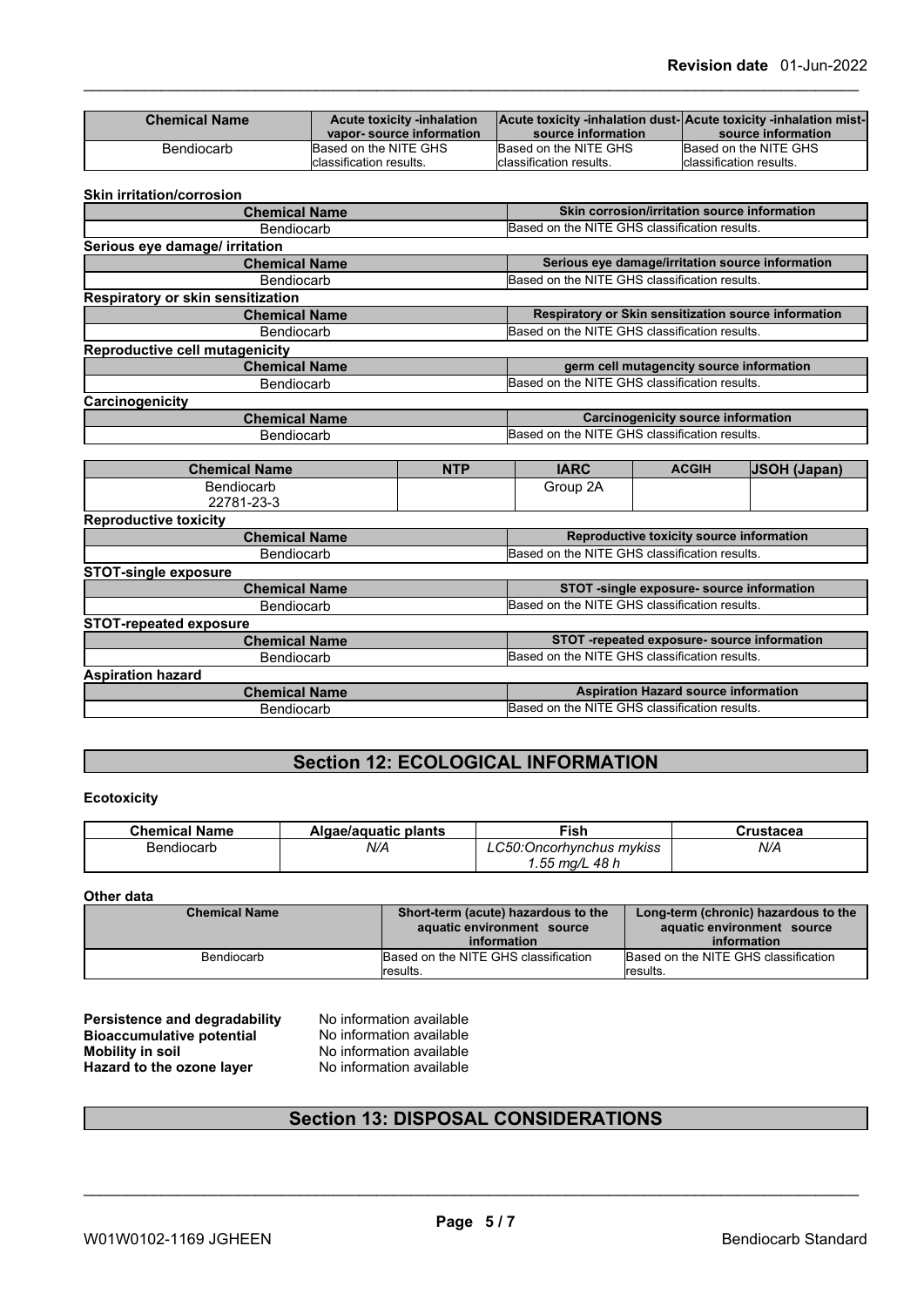#### **Waste from residues**

Disposal should be in accordance with applicable regional, national and local laws and regulations.

## **Contaminated container and contaminated packaging**

Disposal should be in accordance with applicable regional, national and local laws and regulations.

## **Section 14: TRANSPORT INFORMATION**

| <b>ADR/RID</b>                   |                                                |
|----------------------------------|------------------------------------------------|
| <b>UN number</b>                 | <b>UN2757</b>                                  |
| Proper shipping name:            | Carbamate pesticide, solid, toxic (Bendiocarb) |
| <b>UN classfication</b>          | 6.1                                            |
| <b>Subsidiary hazard class</b>   |                                                |
| Packing group                    | Ш                                              |
| <b>Marine pollutant</b>          | Yes                                            |
| <b>IMDG</b>                      |                                                |
| <b>UN number</b>                 | <b>UN2757</b>                                  |
| Proper shipping name:            | Carbamate pesticide, solid, toxic (Bendiocarb) |
| <b>UN classfication</b>          | 6.1                                            |
| <b>Subsidiary hazard class</b>   |                                                |
| Packing group                    | Ш                                              |
| <b>Marine pollutant (Sea)</b>    | Yes                                            |
| Transport in bulk according to   | No information available                       |
| Annex II of MARPOL 73/78 and     |                                                |
| the IBC Code                     |                                                |
| <b>IATA</b>                      |                                                |
| <b>UN number</b>                 | UN2757                                         |
| Proper shipping name:            | Carbamate pesticide, solid, toxic (Bendiocarb) |
| <b>UN classfication</b>          | 6.1                                            |
| <b>Subsidiary hazard class</b>   |                                                |
| Packing group                    | Ш                                              |
| <b>Environmentally Hazardous</b> | Yes                                            |
| <b>Substance</b>                 |                                                |

## **Section 15: REGULATORY INFORMATION**

| International Inventories<br><b>EINECS/ELINCS</b><br><b>TSCA</b>                            | Listed                                                                                                                                 |  |  |  |
|---------------------------------------------------------------------------------------------|----------------------------------------------------------------------------------------------------------------------------------------|--|--|--|
| Japanese regulations                                                                        |                                                                                                                                        |  |  |  |
| <b>Fire Service Act</b>                                                                     | Not applicable                                                                                                                         |  |  |  |
| <b>Poisonous and Deleterious</b>                                                            | Poisonous Substances 2nd, Grade                                                                                                        |  |  |  |
| <b>Substances Control Law</b>                                                               |                                                                                                                                        |  |  |  |
| Industrial Safety and Health Act Not applicable                                             |                                                                                                                                        |  |  |  |
| Regulations for the carriage                                                                | Toxic Substances - Poison (Ordinance Art.3, Ministry of Transportation Ordinance                                                       |  |  |  |
| and storage of dangerous<br>goods in ship                                                   | Regarding Transport by Ship and Storage, Attached Table 1)                                                                             |  |  |  |
| <b>Civil Aeronautics Law</b>                                                                | Toxic and Infectious Substances (Ordinance Art.194, MITL Nortification for Air<br>Transportation of Explosives etc., Attached Table 1) |  |  |  |
| <b>Marine Pollution Prevention</b><br>Law                                                   | Marine pollutants (P and PP substances)                                                                                                |  |  |  |
| <b>Pollutant Release and Transfer Not applicable</b><br><b>Register Law</b><br>(~2023.3.31) |                                                                                                                                        |  |  |  |
| <b>Export Trade Control Order</b>                                                           | Not applicable                                                                                                                         |  |  |  |

| Chemical Name | Poisonous and Deleterious<br>Substances Control Law | I Industrial Safety and Health Act I<br>Substances<br>(Law Art.57-2)<br>$(-2024.3.31)$ | I Pollutant Release and Transfer '<br>Register Law<br>$(-2023.3.31)$ |
|---------------|-----------------------------------------------------|----------------------------------------------------------------------------------------|----------------------------------------------------------------------|
| Bendiocarb    | Applicable                                          |                                                                                        |                                                                      |